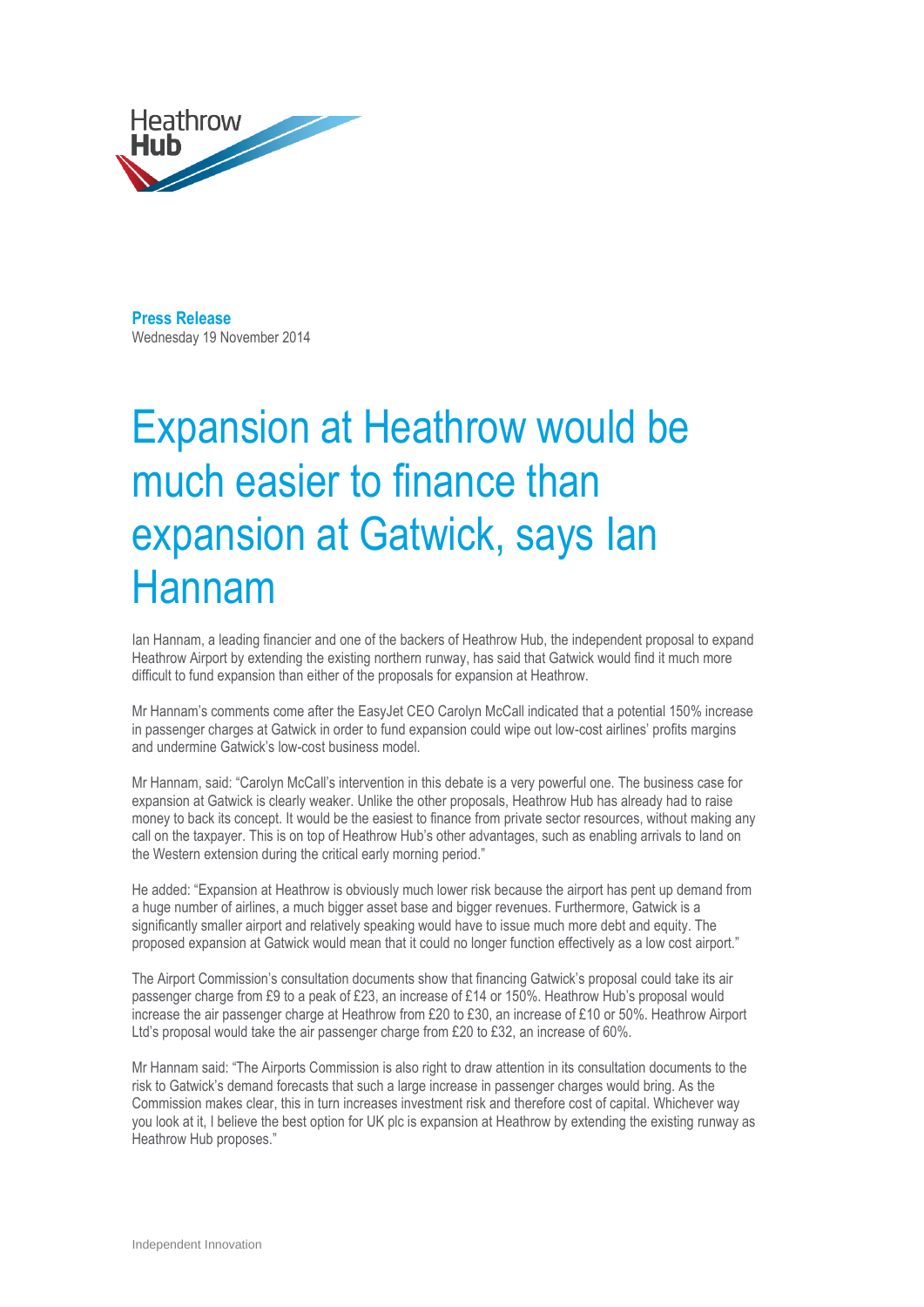

## **Financing UK Airport Expansion**

## **Passenger fees**

|                      | <b>Current passenger charges</b> |         | Potential passenger charges | % increase |
|----------------------|----------------------------------|---------|-----------------------------|------------|
| Heathrow Hub         | 20.00                            | $\star$ | 30.00                       | 50%        |
| Heathrow Airport Ltd | 20.00                            |         | 32.00                       | 60%        |
| Gatwick              | 9.00                             |         | 23.00                       | 156%       |

# **Equity (£ billion)**

|                      | <b>Current equity</b> | <b>Potential new equity</b> | % increase |
|----------------------|-----------------------|-----------------------------|------------|
| Heathrow Hub         | $2.70*$               | 5.10                        | 89%        |
| Heathrow Airport Ltd | 2.70                  | 8.40                        | 211%       |
| Gatwick              | 0.34                  | 3.70                        | 988%       |

# **Debt (£ billion)**

|                             | <b>Current debt</b> | <b>Potential new debt</b> | % increase |
|-----------------------------|---------------------|---------------------------|------------|
| Heathrow Hub                | $11.70$ *           | 24.90                     | 113%       |
| <b>Heathrow Airport Ltd</b> | 11.70               | 29.90                     | 156%       |
| Gatwick                     | 1.50                | 14.30                     | 853%       |

### **RAB £ billion**

|                             | <b>Current RAB</b> |         | <b>Potential new RAB</b> | % increase |
|-----------------------------|--------------------|---------|--------------------------|------------|
| Heathrow Hub                | 14.60              | $\star$ | 24.80                    | 70%        |
| <b>Heathrow Airport Ltd</b> | 14.60              |         | 28.60                    | 96%        |
| Gatwick                     | 2.50               |         | 8.10                     | 224%       |

## *Data source: UK Airports Commission*

*\* Heathrow current number*

### **Notes to editors**

Carolyn McCall is quoted in "EasyJet questions case for second runway at Gatwick" in the *Financial Times*. She said she is "quite concerned" at the prospect of landing charges increasing at Gatwick to fund expansion. "We make £8 profit per seat and our average price is just £60," she said. If Gatwick's charges rose dramatically, "that is quite worrying in terms of our economic case." According to Gatwick Airport, EasyJet is its biggest airline, flying 37% of its total passengers.